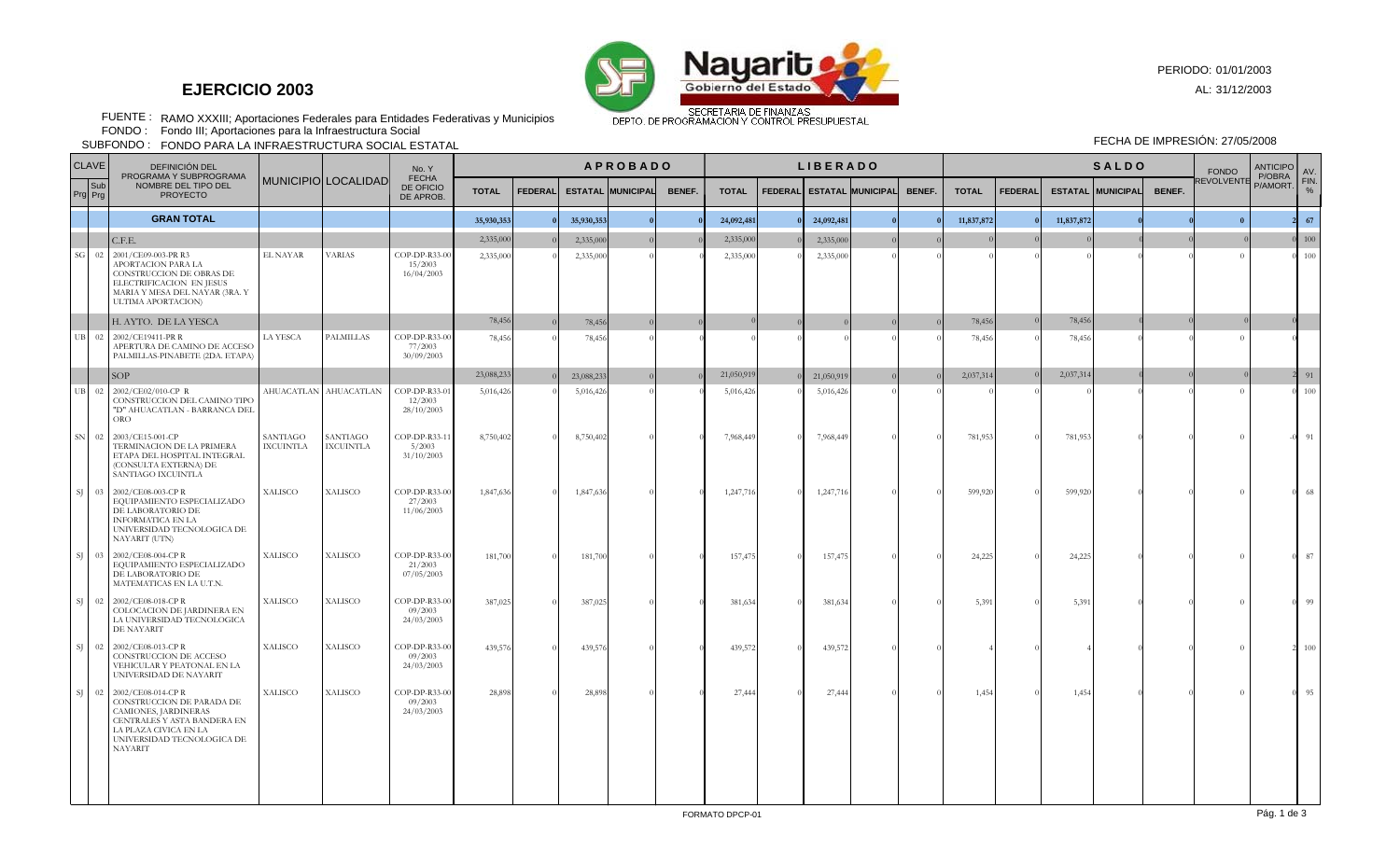

## **EJERCICIO 2003**

PERIODO: 01/01/2003

AL: 31/12/2003

RAMO XXXIII; Aportaciones Federales para Entidades Federativas y Municipios FUENTE : FONDO :

Fondo III; Aportaciones para la Infraestructura Social

FONDO PARA LA INFRAESTRUCTURA SOCIAL ESTATAL SUBFONDO : FECHA DE IMPRESIÓN: 27/05/2008

| <b>CLAVE</b> |           | DEFINICIÓN DEL                                                                                                                                                              |                                    |                              | No. Y                                  | <b>APROBADO</b><br><b>LIBERADO</b> |                |           |                          |        |              |  |                                  |  |        |              |                | <b>SALDO</b> |                          | <b>FONDO</b> | <b>ANTICIPO</b><br>P/OBRA | AV. |            |
|--------------|-----------|-----------------------------------------------------------------------------------------------------------------------------------------------------------------------------|------------------------------------|------------------------------|----------------------------------------|------------------------------------|----------------|-----------|--------------------------|--------|--------------|--|----------------------------------|--|--------|--------------|----------------|--------------|--------------------------|--------------|---------------------------|-----|------------|
| Prg Prg      | Sub       | PROGRAMA Y SUBPROGRAMA<br>NOMBRE DEL TIPO DEL<br><b>PROYECTO</b>                                                                                                            |                                    | MUNICIPIO LOCALIDAD          | <b>FECHA</b><br>DE OFICIO<br>DE APROB. | <b>TOTAL</b>                       | <b>FEDERAL</b> |           | <b>ESTATAL MUNICIPAL</b> | BENEF. | <b>TOTAL</b> |  | <b>FEDERAL ESTATAL MUNICIPAL</b> |  | BENEF. | <b>TOTAL</b> | <b>FEDERAL</b> |              | <b>ESTATAL MUNICIPAL</b> | BENEF.       | REVOLVENTE P/AMORT.       |     | FIN.<br>O/ |
|              |           |                                                                                                                                                                             |                                    |                              |                                        |                                    |                |           |                          |        |              |  |                                  |  |        |              |                |              |                          |              |                           |     |            |
|              |           | SOP                                                                                                                                                                         |                                    |                              |                                        |                                    |                |           |                          |        |              |  |                                  |  |        |              |                |              |                          |              |                           |     | 91         |
| SJ.          | 03        | 2003/CE08-002-CP<br>ADQUISICION DE CABLEADO<br>ESTRUCTURADO, EQUIPO DE<br>ADMINISTRACION DE VOZ Y<br>DATOS Y DE PROTECCION PARA LA<br>UNIVERSIDAD TECNOLOGICA DE<br>NAYARIT | XALISCO                            | XALISCO                      | COP-DP-R33-00<br>27/2003<br>11/06/2003 | 1,600,000                          |                | 1,600,000 |                          |        | 1,598,535    |  | 1,598,535                        |  |        | 1,465        |                | 1,465        |                          |              | $\Omega$                  |     | 100        |
| SJ.          |           | 02 2002/CE08-008-CPR<br>CANALIZACION PARA CABLEADO<br>EXTERIOR DE VOZ Y DATOS EN LA<br>UNIVERSIDAD TECNOLOGICA DE<br><b>NAYARIT</b>                                         | XALISCO                            | XALISCO                      | COP-DP-R33-00<br>11/2003<br>29/03/2003 | 39,299                             |                | 39,29     |                          |        | 39,259       |  | 39,259                           |  |        |              |                |              |                          |              |                           |     | 100        |
| SJ.          | 03        | 2003/CE08-001-CP<br>ADQUISICION DE EQUIPO DE<br>COMPUTO PARA LA BIBLIOTECA DE<br>LA UNIVERSISDAD TECNOLOGICA<br>DE NAYARIT (UTN)                                            | <b>XALISCO</b>                     | <b>XALISCO</b>               | COP-DP-R33-00<br>27/2003<br>11/06/2003 | 998,775                            |                | 998,77    |                          |        | 821,928      |  | 821,928                          |  |        | 176,847      |                | 176,847      |                          |              |                           |     | 82         |
|              | $SJ = 03$ | 2003/CE08-003-CP<br>ADQUISICION DEL EQUIPAMIENTO<br>PARA EL LABORATORIO DE<br>TELEVISION DE LA UNIVERSIDAD<br>TECNOLOGICA DE NAYARIT                                        | <b>XALISCO</b>                     | <b>XALISCO</b>               | COP-DP-R33-00<br>61/2003<br>26/08/2003 | 2,939,202                          |                | 2,939,202 |                          |        | 2,705,496    |  | 2,705,496                        |  |        | 233,706      |                | 233,706      |                          |              | $\Omega$                  |     | 92         |
| SJ           |           | 02 2002/CE08-011-CPR<br>CONSTRUCCION DE ANDADORES Y<br>PLAZA CIVICA EN LA UNIVERSIDAD<br>TECNOLOGICA DE NAYARIT                                                             | XALISCO                            | <b>XALISCO</b>               | COP-DP-R33-00<br>09/2003<br>24/03/2003 | 159,666                            |                | 159,666   |                          |        | 159,666      |  | 159,666                          |  |        |              |                |              |                          |              |                           |     | 100        |
| SJ           | 03        | 2002/CE08-006-CP R<br>EQUIPAMIENTO ESPECIALIZADO<br>DE LABORATORIO DE DISEÑO<br>GRAFICO PARA LA U.T.N.                                                                      | XALISCO                            | <b>XALISCO</b>               | COP-DP-R33-00<br>21/2003<br>07/05/2003 | 699,628                            |                | 699,628   |                          |        | 487,318      |  | 487,318                          |  |        | 212,310      |                | 212,310      |                          |              |                           |     | 70         |
|              |           | <b>SSN</b>                                                                                                                                                                  |                                    |                              |                                        | 10,428,664                         |                | 10,428,66 |                          |        | 706,563      |  | 706,563                          |  |        | 9,722,101    |                | 9,722,101    |                          |              |                           |     | 7          |
| sol          | 04        | 2003/CE-20005-PR<br>ADQUISICION DE EQUIPO MEDICO<br>PARA EL HOSPITAL GENERAL DE<br><b>SAN FRANCISCO</b>                                                                     | <b>BAHIA DE</b><br><b>BANDERAS</b> | SAN<br><b>FRANCISCO</b>      | COP-DP-R33-00<br>86/2003<br>30/09/2003 | 657,297                            |                | 657,29    |                          |        |              |  |                                  |  |        | 657,297      |                | 657,297      |                          |              | $\Omega$                  |     |            |
| $SO = 04$    |           | 2003/CE-10006-PR<br>ADQUISICION DE EQUIPO MEDICO<br>PARA EL HOSPITAL GENERAL DE<br><b>ROSAMORADA</b>                                                                        |                                    | ROSAMORADA ROSAMORADA        | COP-DP-R33-01<br>16/2003<br>31/10/2003 | 618,382                            |                | 618,382   |                          |        |              |  |                                  |  |        | 618,382      |                | 618,382      |                          |              |                           |     |            |
| ${\rm SN}$   | 04        | 2003/CE-15002-CP<br>EQUIPAMIENTO DE LA SEGUNDA<br>ETAPA DEL HOSPITAL INTEGRAL<br>DE SANTIAGO IXCUINTLA                                                                      | SANTIAGO<br><b>IXCUINTLA</b>       | SANTIAGO<br><b>IXCUINTLA</b> | COP-DP-R33-00<br>43/2003<br>15/07/2003 | 5,484,095                          |                | 5,484,095 |                          |        | 706,563      |  | 706,563                          |  |        | 4,777,532    |                | 4,777,532    |                          |              |                           |     | 13         |
| ${\rm SN}$   | 04        | 2003/CE15-003-CP<br>EQUIPAMIENTO DE PUNTA<br>HOSPITAL INTEGRAL DE<br>SANTIAGO IXCUINTLA                                                                                     | SANTIAGO<br>IXCUINTLA              | SANTIAGO<br><b>IXCUINTLA</b> | COP-DP-R33-00<br>74/2003<br>29/09/2003 | 1,401,199                          |                | 1,401,199 |                          |        |              |  |                                  |  |        | 1,401,199    |                | 1,401,199    |                          |              |                           |     |            |